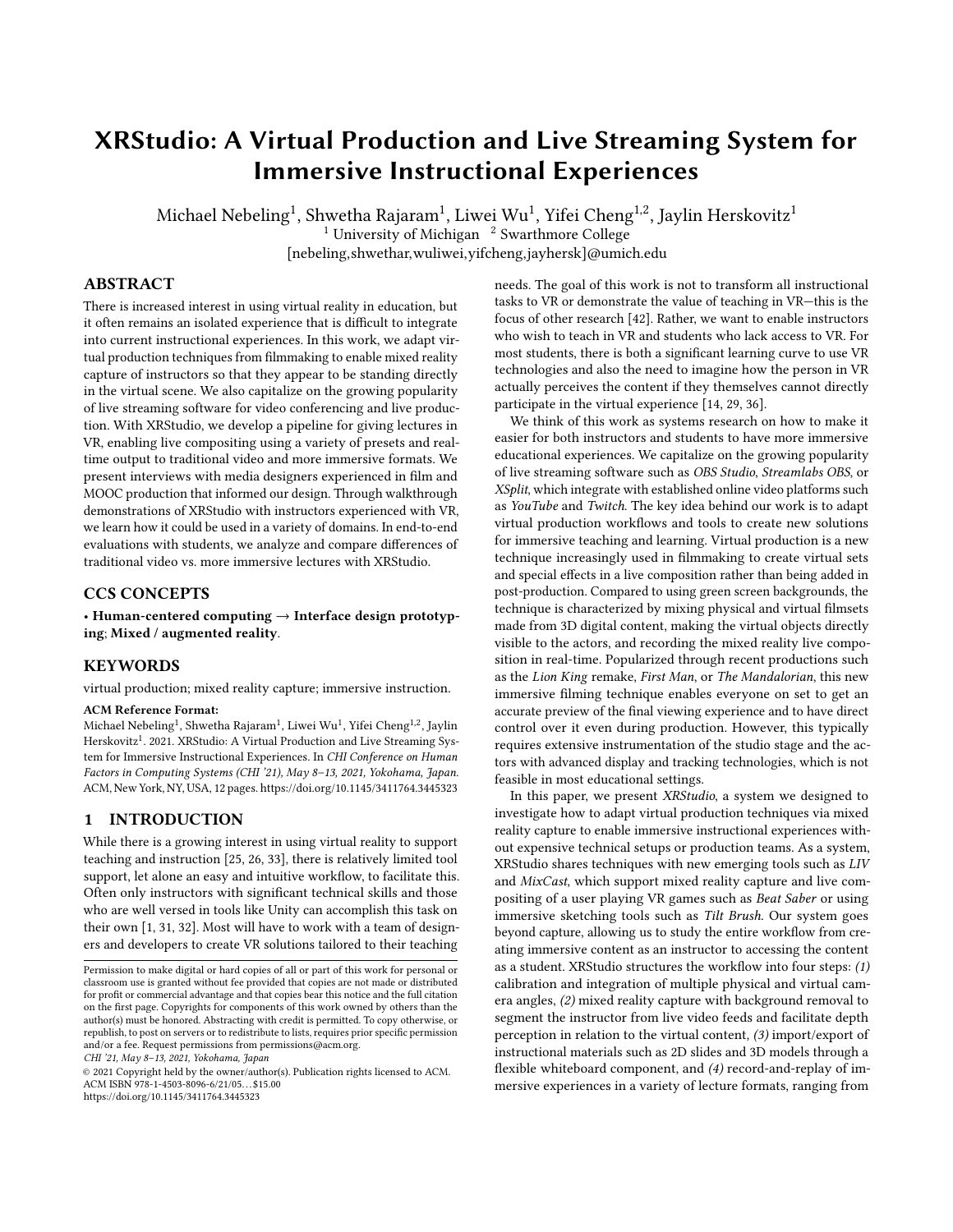2D video and 3D scenes, to immersive VR and AR sessions. Having implemented the entire workflow, we use XRStudio to study the new affordances with live video streaming of mixed reality capture from the instructor to students, and analyze the learning experience and production quality comparing traditional video to the more immersive lecture formats enabled by XRStudio.

This paper establishes principles for virtual production and live streaming of immersive instructional experiences. We present the systems research behind XRStudio, detailing the pipeline and implementation of the technical components part of the larger production workflow. We report on the design and technical challenges and how we addressed each when creating our prototype system. Then, using XRStudio, we gather insights from user studies with three main stakeholders:  $(1)$  media designers responsible for the production of lecture recordings in both residential and online learning who shared their current workflows and challenges in a focus group, (2) instructors in different domains who participated in interviews to discuss their strategies of incorporating VR into lecture and classroom activities, and who brainstormed with us based on a system walkthrough of XRStudio how they might use versions of it in their teaching, and (3) students in an interaction design course focused on AR/VR technologies who provided feedback on the end-to-end user experience. Based on these studies, we see great potential for XRStudio to increase student engagement in virtual and remote teaching and learning, which is particularly relevant during the COVID-19 pandemic. Finally, we discuss issues such as selecting good lecture topics for immersive instructional experiences, balancing instructor effort, and shaping best practices around systems like XRStudio, as well as future studies to address limitations.

#### 2 RELATED WORK

Our work on XRStudio bridges and adds to three streams of research: VR in education—attempting to define the use and role of VR for teaching and instruction, sharing VR experiences—developing techniques to show to non-HMD users what HMD users are experiencing, and immersive authoring and virtual production—investigating tools to create and capture virtual content while being in VR.

#### 2.1 VR in Education

There is a large corpus of works investigating the unique affordances that VR provides for education [\[2,](#page-10-6) [3,](#page-10-7) [12,](#page-10-8) [18,](#page-10-9) [20,](#page-10-10) [30,](#page-10-11) [34,](#page-11-5) [39,](#page-11-6) [40,](#page-11-7) [42\]](#page-11-3). Two commonly demonstrated benefits of VR in education are: (1) enabling students to explore environments and experiences that would either be difficult or impossible to access [\[7,](#page-10-12) [20,](#page-10-10) [29,](#page-10-5) [34\]](#page-11-5) (e.g., surgery training environments [\[23\]](#page-10-13)), and (2) supporting understanding of spatial content by situating students in the same context, enabling them to interact with the content in a more direct manner [\[24,](#page-10-14) [25,](#page-10-0) [33,](#page-11-1) [41\]](#page-11-8).

While there are many compelling applications of VR, developing VR learning experiences remains a challenge. Currently, commercial VR authoring tools such as Unity still require users to know programming. Existing tools for creating VR experiences without the need for programming are primarily targeted at designers and not optimized for educational purposes [\[31,](#page-10-3) [32\]](#page-11-2). With XRStudio, we aim to lower the barrier to entry for instructors to teach with VR through providing a virtual classroom environment that is configurable without code and a set of flexible teaching tools, including virtual whiteboards with 2D/3D sketching tools.

# 2.2 Sharing VR Experiences

The ability to share VR experiences with non-HMD users (spectators) is important, particularly in educational scenarios, to ensure students are not denied learning opportunities due to lack of access to VR equipment. However, as most VR systems primarily focus on the HMD user experience, VR remains mainly a closed experience among those experiencing the VR in first person via a headset [\[14,](#page-10-4) [15\]](#page-10-15). Prior work explored different approaches to enabling people without VR equipment to participate in immersive experiences. These include mirroring the first-person view of the HMD user [\[29\]](#page-10-5), providing access to the VR user's virtual world via a PC interface [\[11,](#page-10-16) [21\]](#page-10-17), projecting the immersive environment around the HMD user [\[14,](#page-10-4) [22\]](#page-10-18), and mounting peripheral devices onto the HMD to allow for interactions between HMD and non-HMD users [\[4,](#page-10-19) [15\]](#page-10-15).

Most of these systems assume that HMD and non-HMD users are co-located in the same physical environment, but this is not always realistic in educational contexts. If approaches are limited this way, there are major issues of accessibility and equity posed to those who do not have the physical ability, experience nausea, or lack the financial means to purchase personal HMDs. We designed XRStudio with both co-located and remote teaching scenarios in mind. Similar to [\[11\]](#page-10-16) and [\[21\]](#page-10-17), we support experiencing immersive content through multiple modalities, including 3D desktop, VR HMDs, and mobile AR. With XRStudio, we study a new way of sharing VR experiences via virtual production techniques with presets for live compositing and streaming. We hope to improve upon the shared-screen approach to VR spectator views, by providing a wider range of options for sharing immersive content, from first-person and third-person VR, to mixed reality capture.

# 2.3 Immersive Authoring & Virtual Production

This paper builds upon virtual production techniques from prior research and industry examples, adapting them to an instructional context. Recent film productions increasingly employ virtual production techniques, but these require extensive instrumentation and are therefore infeasible to replicate in most educational contexts. Emerging tools such as  $LIV$  and  $MixCast^1$  $MixCast^1$  are gradually enabling virtual production techniques with more lightweight setups. XRStudio takes the capture techniques in LIV and MixCast further to support real-time compositing of lecture recordings with virtual elements. We build on recent automatic person segmentation methods to reduce the physical setup required for XRStudio, extracting the instructor from their live video feed without a green screen.

While the term "virtual production" is rarely used in HCI research, several prior works implement related techniques. KinÊtre [\[6\]](#page-10-20) enabled users to use their bodies to animate scanned virtual objects and 3D Puppetry [\[19\]](#page-10-21) operated 3D models on a virtual set in real-time using physical props. XRDirector [\[31\]](#page-10-3) expanded these puppeteering techniques by mapping user positions to virtual elements like 3D characters, lights, and cameras, and film interactions in AR or VR. LACES [\[13\]](#page-10-22) enabled users to edit videos live

<span id="page-1-0"></span><sup>1</sup>[https://liv.tv;](https://liv.tv)<https://mixcast.me>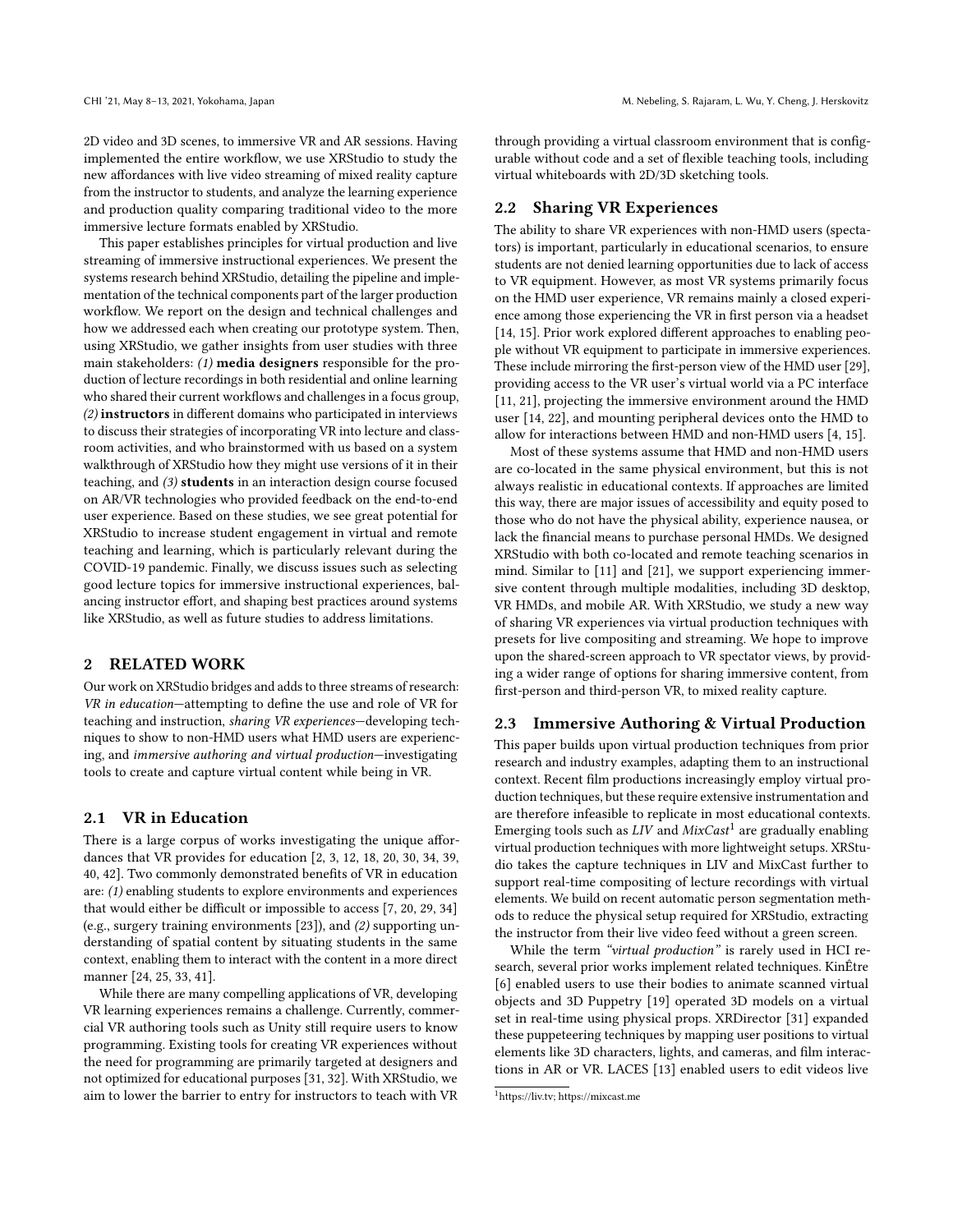<span id="page-2-0"></span>

Figure 1: Our research process can be divided into four stages: (1) background research to scope our research and guide system design, (2) requirements elicitation with instructors and media designers as key stakeholders, (3) prototype development to create the system pipeline and support testing, and (4) summative evaluations of XRStudio walkthrough demonstrations with instructors, and lectures with students and media designers.

with different composition tools to reduce post-processing time. Saquib et al.'s augmented video performance system [\[38\]](#page-11-9) enabled live composition of recorded video and gesture-triggered graphics. SAVE [\[43\]](#page-11-10), Loki [\[25\]](#page-10-0), and TutoriVR [\[26\]](#page-10-1) enabled live sharing of VR experiences while MAVRC [\[8\]](#page-10-23) and TransceiVR [\[27\]](#page-10-24) studied asynchronous and asymmetric collaboration between HMD and non-HMD users. All these tools share similarities with XRStudio but were limited to supporting only one camera perspective and capture modality at a time. XRStudio combines virtual production and live streaming, enabling an instructor to make use of multiple camera angles and capture modalities via presets such that students can obtain fully virtual as well as mixed reality captured views of the lecture material, which broadens access to VR content.

#### 3 BACKGROUND RESEARCH

Figure [1](#page-2-0) shows our research process. This section details the background research we conducted in three steps: (1a) creating mood boards of instructional videos involving some form of XR, (1b) consolidating existing taxonomies of instructional video styles in MOOCs, and (1c) competitive analysis of existing streaming platforms. Later sections will detail subsequent steps in our research.

#### 3.1 Mood Boards of Instructional Recordings

Early on in the research, all members of our team independently created mood boards around innovative uses of XR technologies in teaching and instruction. The methods for seeking videos varied; some identified relevant sources by searching the terms {AR, VR, XR} ∪ {Education, Classroom} on YouTube, others chose to browse through video galleries created around topics that could benefit from 3D visualization or involved an instructor somehow composed with virtual content. In this phase of the research, we wanted to be more explorative than systematic and benefited from this variety. When we came together to share and analyze our mood boards, we had found a total of 28 inspiring examples.

We categorized the examples into four groups: fully virtual (e.g., sharing first-person VR, or representing the instructor as a virtual avatar in a 3D world), virtual with spatially placed video streams (e.g., composing a real, life-sized instructor with a virtual world, or inserting a video stream of the instructor into a virtual world), video with spatially placed virtual content (e.g., overlaying virtual content on a video stream of the real world, or embedding virtual content in the spatially appropriate location within the real world), and virtual separate from video (e.g., superimposing the instructor video stream with first-person VR,

or representing the instructor video feed and first-person VR in a split-screen setup).

From the examples, we also derived a preliminary set of features to implement in XRStudio. First, we were inspired to create presets for common video production styles. Second, we wanted to enable live compositing of an instructor's video feed with the virtual content via mixed reality capture. Finally, we identified a common set of tools we wanted to implement in XRStudio for content authoring and annotation in VR leading to our flexible whiteboard concept supporting slides and 2D sketches as well as 3D modeling.

# <span id="page-2-1"></span>3.2 Taxonomies of Instructional Video Styles

We envisioned XRStudio as a versatile video production tool, capable of supporting a wide variety of instructional styles. To validate and extend our design features obtained from preliminary mood boards, we analyzed existing massive open online courses (MOOCs) as potential examples of high-quality instructional video productions. We studied existing taxonomies of MOOC video composition styles, which has been an active area of research over the past few years, and identified six taxonomies for instructional video styles from [\[5,](#page-10-25) [9,](#page-10-26) [16,](#page-10-27) [17,](#page-10-28) [35,](#page-11-11) [37\]](#page-11-12). Together, these taxonomies contained a total of 73 instructional video styles, which we categorized into seven groups: (1) talking head (i.e., upper-body crop of the instructor lecturing into the camera) [\[9,](#page-10-26) [16,](#page-10-27) [17,](#page-10-28) [37\]](#page-11-12), (2) live lecture recording (i.e., lecture recording from the perspective of a student) [\[5,](#page-10-25) [9,](#page-10-26) [16,](#page-10-27) [17,](#page-10-28) [37\]](#page-11-12), (3) interview (i.e., recording of a dialogue) [\[9,](#page-10-26) [17,](#page-10-28) [37\]](#page-11-12), (4) slides (i.e., presentation slides with narration) [\[5,](#page-10-25) [16,](#page-10-27) [35,](#page-11-11) [37\]](#page-11-12), (5) whiteboard (i.e., stream of an instructor freehand drawing on a surface) [\[9,](#page-10-26) [16,](#page-10-27) [17,](#page-10-28) [35,](#page-11-11) [37\]](#page-11-12), (6) screen-cast (i.e., stream of an instructor's screen) [\[9,](#page-10-26) [16,](#page-10-27) [17,](#page-10-28) [35,](#page-11-11) [37\]](#page-11-12), (7) miscellaneous (e.g., custom animation, demonstration recordings, location shoots) [\[17,](#page-10-28) [35,](#page-11-11) [37\]](#page-11-12). We implemented versions of these video production styles in XRStudio, with the exception of those in the miscellaneous category since they were much less common.

#### 3.3 Analysis of Live Streaming Software

To identify a list of key features that a live streaming solution in XRStudio would require, we compiled a list of nine streaming software platforms. We selected four of the most popular ones for a competitive analysis: OBS Studio, Streamlabs OBS, XSplit, and Lightstream. Common to all applications was support for streaming directly to platforms like YouTube, Twitch, Facebook Live, and Periscope. These systems also commonly enable recording while streaming. We determined that this would likewise be a desirable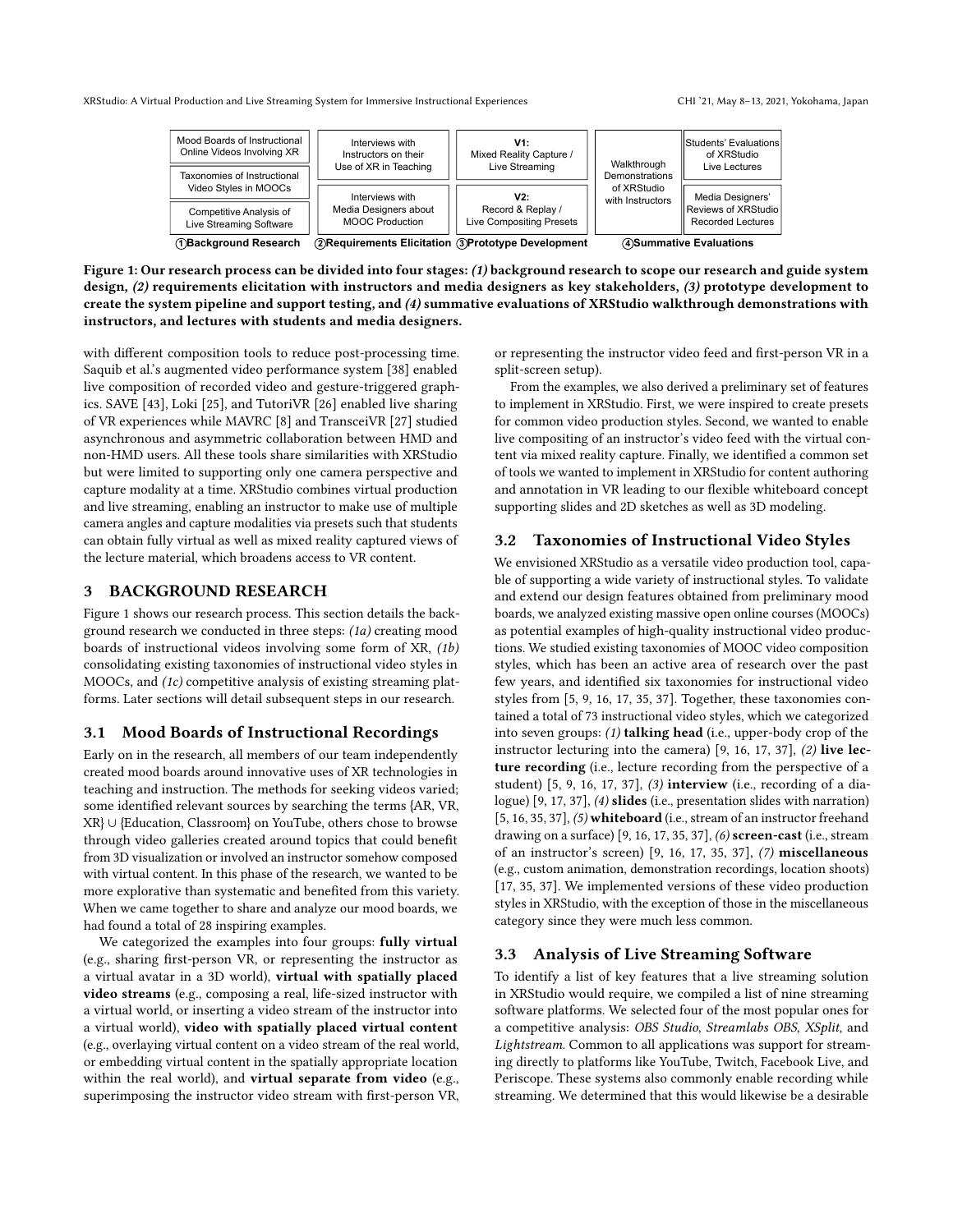feature for XRStudio. Through a notion of presets, streaming platforms provide users with a lot of flexibility in setting up their stream using a variety of scene composition tools, enabling multiple media sources to be freely combined and arranged. Users are also given control over the stream via a set of hotkeys during live production, e.g., for showing or hiding elements in the scene composition or switching scenes entirely. For XRStudio, we thought that instructors would benefit from having a comparable amount of freedom, and set as a design requirement that the instructional experience be easily configurable, both in terms of the VR experience as well as the live production, via scene templates and presets. Another frequentlyused feature of streaming software was chat. In videoconferencing software like Zoom, this extends from text to audio/video chat, basic versions of which we implemented in XRStudio.

# 4 REQUIREMENTS ELICITATION

In the formative stages of XRStudio, we interviewed media designers and instructors to elicit requirements from key stakeholders.

#### 4.1 Production Requirements

To learn about video production requirements, we conducted interviews with a team of two media design experts and their technology lead who had several years of experience in educational and professional media production. We recruited the participants from an on-campus unit focused on innovating in residential and online learning experiences. Our goal was to get an overview of their MOOC production workflow and identify opportunities to integrate immersive technologies with their current process and tools.

We structured the interview into four blocks: (1) overview of the participants' prior production experience and skill sets; (2) walkthrough of their production workflows including the technologies they utilized and production roles involved at each step of the process; (3) discussion on the challenges with their current workflows, in particular, transitioning to remote due to COVID-19; and (4) brainstorming session on how immersive technology could be used to improve the production process and learning experience for students. We aggregated the responses and extracted three requirements, which informed the design of our XRStudio system.

R1: High-quality video without a production team. The media designers shared that most learning experiences they developed involved production teams of highly specialized media designers with diverse video editing skills. They identified post-production as a crucial step in the process, typically demanding five hours of video editing for one hour of raw video. However, this level of effort and specialized skills would be infeasible for instructors who also need to invest time into developing lecture content. As such, we aimed to enable instructors to produce high-quality video on their own using XRStudio, by providing a default scene and pre-calibrated cameras angled towards the instructor and lecture content.

R2: Automating the production process. The participants expressed that automating hardware and software configurations was key for production efficiency, considering that they typically work on 4–6 projects in parallel. The tech lead stated that 90% of their work was produced with standard video templates and that they use three standard room setups with different lighting and equipment

to support common MOOC video composition styles. We adopted a similar approach with XRStudio to streamline the production process, by providing live production presets for live compositing of the instructor and lecture content in various styles.

R3: "No-technology" solution for instructors. The media designers agreed that it is best to involve instructors directly in the production process, since they are the experts on the course content and may have particular visions for the production. However, many instructors struggle with handling the technological infrastructure on their own. The tech lead expressed that instructors "should not need to know anything at all about the technology." With XRStudio, we simplified the hardware and software setup, by providing mixed reality capture without the need for instrumentation of the physical environment (e.g., green screen) or the user (e.g., fiducial) based on automatic person segmentation and a three-point calibration technique to map the instructor's webcam to a virtual camera.

# 4.2 Instructional Requirements

To inform the design of XRStudio from the instructor perspective, we conducted five semi-structured interviews with instructors who have used XR in their teaching. We recruited via an on-campus working group of instructors engaged in teaching and learning with XR. Our goal was to learn about their strategies to incorporate XR into learning activities and any challenges they faced. Each instructor worked in a different domain: nursing, film and theater, architecture, landscape architecture and sustainability, and learning experience design. Their course sizes ranged from six students for design studio courses to 80–100 students for larger lectures.

Each interview consisted of two blocks:  $(1)$  a discussion on the instructor's use of XR for teaching, where we focused on a specific classroom activity and the content creation process, and (2) a reflection on challenges encountered with integrating XR into the classroom and a discussion on what might be the "perfect tool" which could help to mitigate these challenges.

Instructors' use of XR was two-fold: (i) simulating interactivity and complex concepts, and (ii) creating and visualizing immersive content. First, simulation-based activities included multi-user training applications for medical procedures which utilize both VR and AR, a VR architecture "textbook" which teaches material properties and 2D sketching of 3D structures, and a VR literary experience used for exploring examples of educational games. As examples of the second category, one instructor led a course on VR production, teaching students in film and media to create 360 VR experiences. Students in a landscape architecture course used VR to visualize their 3D environment models to gain an understanding of perspective and scale. We extracted themes from the interviews and identified three additional requirements for XRStudio.

R4: Autonomy in VR content creation. Some of the instructors who utilized simulation-based activities worked with specialized XR development teams at the university to develop the experiences, due to their own time limitations and lack of a programming background. While satisfied with these tailored solutions, they cited challenges communicating their specific vision for the experience to developers who often lacked critical domain knowledge, as well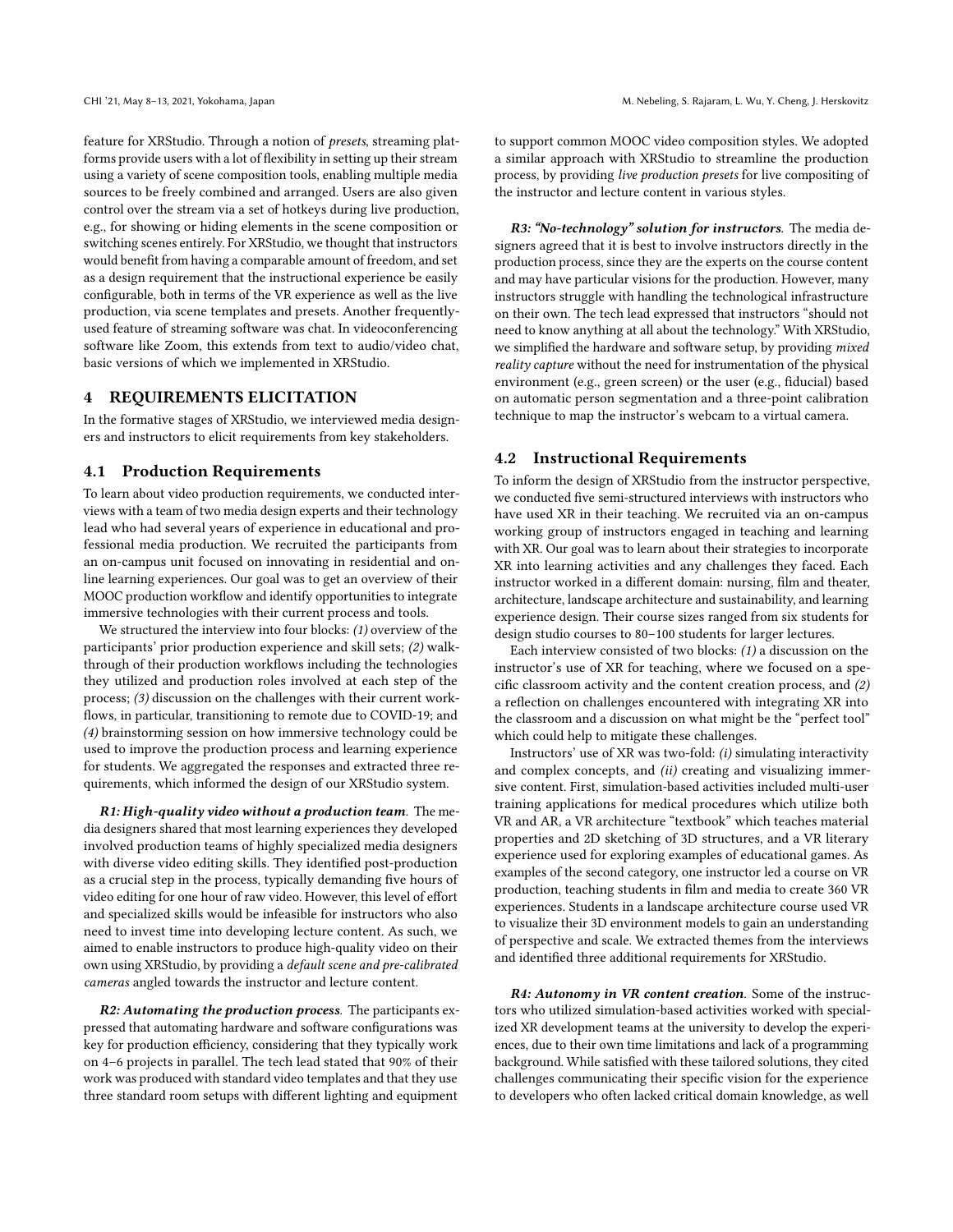as encountering delays in development. Two opted to use commercial XR experiences but they still felt a need for more control over the design. To many instructors, a "perfect tool" for XR instruction would be a "no-code development environment," allowing them to import 3D objects into the scene and adding interactivity via visual authoring. To provide instructors with more autonomy in VR content creation, we implemented a flexible set of sketching and manipulation tools in XRStudio, allowing instructors to visually author the VR environment and lecture content without writing any code. XRStudio's record-and-replay system supports time-based annotations and changes, making it possible to sketch interactive behaviors and manipulate the scene similar to many simulations.

R5: Guided learning experience in VR. While running XR activities in the classroom, a majority of instructors described serving as a "tour guide," joining the XR experience with their students whenever possible to lead them through the activities and deliver live verbal instruction while being in VR. The nursing instructor had a facilitator interface where she could help organize participants and assign roles. The film instructor guided students through techniques for developing immersive media experiences through screen sharing during live coding sessions. The architecture instructor even integrated pre-recorded voice-overs into the VR experience, to guide students when they completed the simulation exercises asynchronously. The instructors often stated a goal of giving students more independence during XR activities, providing them instructions for what to do beforehand and a framework for reflection afterwards via post-task writing assignments or critique sessions. These findings indicated a need for flexible guidance mechanisms geared towards both synchronous and asynchronous learning activities. In XRStudio, we assigned the instructor avatar a unique color to increase visibility. The record-and-replay system supports visual annotations and verbal instructions during capture, any portion of which can be replayed even during a new live lecture.

R6: Alternative modes of access to VR lectures. Student engagement with XR learning experiences was overwhelmingly positive. Many students were excited when "they realized that XR was an option for them." Compared to more traditional educational technology, XR still had a "wow factor" on many students due to the relative novelty of the technology. While instructors were optimistic about the role of XR for teaching, they also shared many concerns around accessibility and equity. Instructors emphasized that VR learning activities must be incorporated "with intentionality"—if it could not be accomplished "in an accessible and equitable way," they would not do it. Two instructors made the VR portions of their courses optional to accommodate students who experienced nausea. All instructors found availability of XR devices to be limited, which resulted in students having to share devices or visit one of the few VR labs on campus. To mitigate this, XRStudio offers multiple output modalities to reach students, including live streaming of lecture video or directly joining the 3D scene on desktop, as an alternative to joining on a VR HMD. Students can receive content live or asynchronously, as enabled by the record-and-replay system. XRStudio's live production presets utilize different modalities, including mixed reality capture to obtain a third-person perspective in addition to the instructor's first-person view in VR, as an attempt to maintain non-HMD users' sense of immersion and engagement.

# 5 XRSTUDIO

XRStudio enables instructors to deliver lectures in VR by providing a virtual film studio with live production facilities. It supports multiple ways to capture VR experiences including mixed reality capture, allowing students to view the instructor inside the VR experience in a composite view. Figure [2](#page-5-0) provides a system overview, detailing the components part of our five-step pipeline for live compositing of the instructor's view while streaming to students.

#### 5.1 Design Process

Based on the interviews with media designers and instructors, we designed XRStudio in two stages.

First, we created a system prototype to establish the pipeline for mixed reality capture illustrated in Figure [2.](#page-5-0) This included developing each step, from acquiring the instructor's webcam feed, person segmentation for background extraction, calibrating the mixed reality capture mapping the webcam to a virtual camera such that the VR controller models match the physical motion controllers in the real world, to live compositing of the instructor's webcam video with the VR experience. We used this version in walkthrough demonstrations of XRStudio with instructors (Section [6\)](#page-7-0).

Second, we developed our record-and-replay system and expanded the live streaming support to include the full set of presets for the instructor to control the live compositing of themself with the scene according to their instructional activities. We used this final version of XRStudio in our end-to-end user evaluations based on live lectures with students and the corresponding lecture recordings with the media designers we had previously interviewed (Section [7\)](#page-7-1).

# 5.2 System Walkthrough

We base our system walkthrough in this section on the scenario of an instructor giving a lecture on 2D vs. 3D design as part of an AR/VR interaction design class (Figure [3\)](#page-6-0). This lecture is frequently taught by a member of the research team.

Default Scene with Pre-calibrated Cameras (R1, R4). First, the instructor needs to bring his lecture content into XRStudio and configure the virtual learning environment. In our example, he chooses the default scene provided by XRStudio, which uses a simple environment with a whiteboard for slides; two lights ambient and directional, pointing center stage; and three virtual cameras, one following the instructor, one for close-ups of the slides, and one with a wider angle on the active whiteboard for any 3D objects and sketches in the scene. Our instructor embeds his slides previously exported to PNG, and loads a set of common 3D primitives. As the instructor enters VR, he can immediately start manipulating the scene content with the motion controllers. This includes controlling and annotating the slides, moving, rotating, and resizing 3D objects, and adjusting virtual camera positions. These behaviors are pre-scripted in XRStudio and can be easily toggled globally for the scene or individually for each 3D object.

Live Production Presets (R1, R2, R3). At this stage, the instructor can already start the lecture and enable live streaming of his webcam. XRStudio implements seven presets to support the lecture styles from our background research on MOOC videos (Section [3.2\)](#page-2-1): (1) the webcam video feed only (talking head); (2) a wide-angle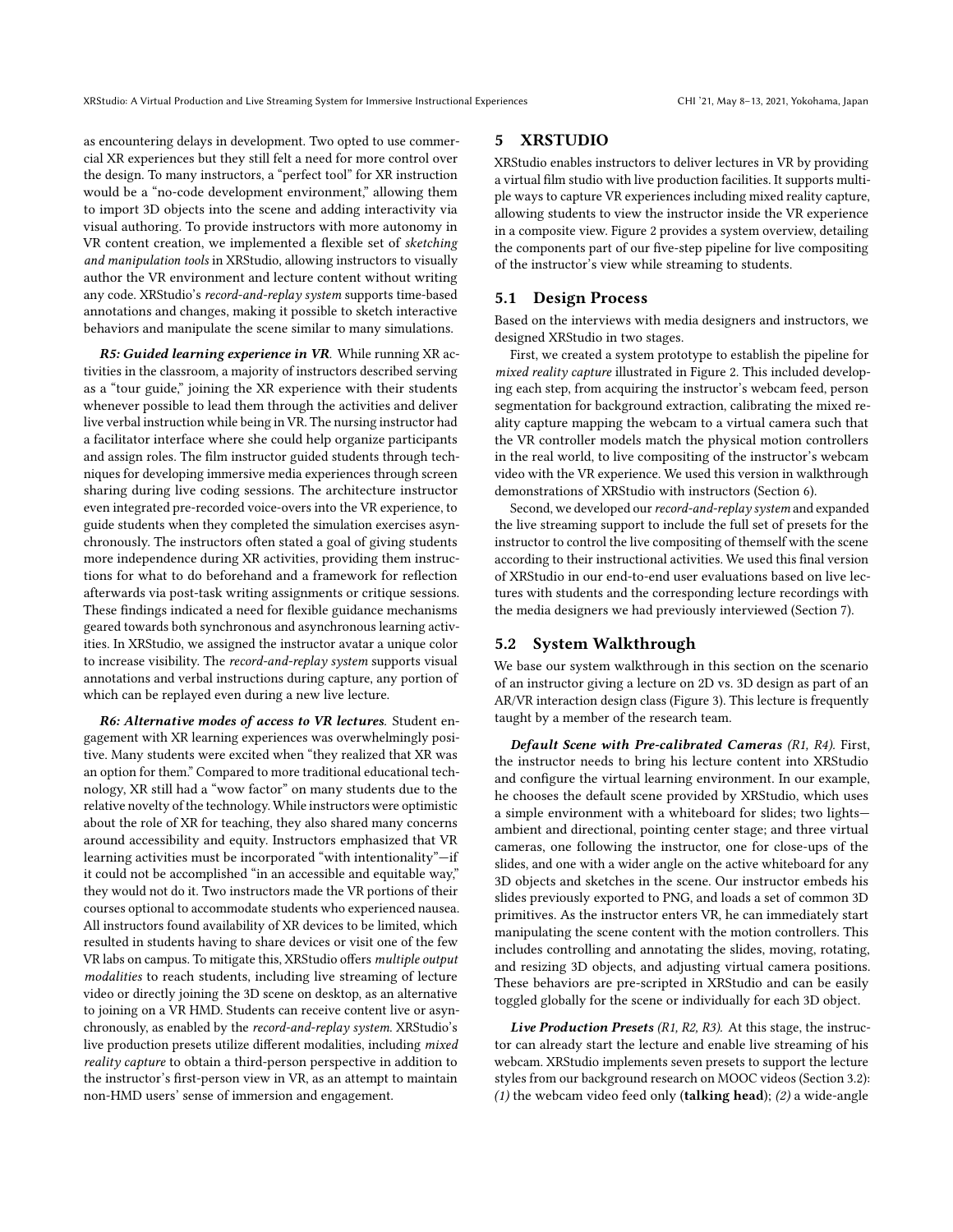<span id="page-5-0"></span>

Figure 2: XRStudio comes with two clients, one for the instructor and one for students. The instructor client implements our five-steps pipeline: 1) input—it takes the instructor's webcam video feed and the VR scene as input, 2) segmentation—it removes the background via person segmentation, 3) calibration—it calibrates the virtual camera to match the webcam in VR, 4) live compositing—it composes the instructor's live video with the virtual content, and 5) recording—it records the instructor's interactions with the lecture scene containing 3D objects and slides (PNG images). This is done in real-time at 60 FPS. At the end of a lecture, it saves the composition video and recorded data to the cloud. The student client joins the instructor's hosted lecture scene and enables the students to view a live or recorded lecture in 3D, VR, and AR. The two clients can communicate with each other through text, audio and video during a lecture.

shot on the 3D content (live lecture recording); (3) the instructor's webcam juxtaposed to live video from a student who is asking a question (interview); (4) a close-up of the slides (slides); (6) a wide-angle shot on the active 2D/3D whiteboard (whiteboard); (6) the instructor's first-person point of view (screen-cast); (7) mixed reality capture of the instructor with the webcam mapped to a 3D position in the scene—this requires the calibration steps detailed below. These presets render the active camera perspective in the live stream. Each preset is mapped to a number key on the keyboard (hotkey) and can also be selected via a drop-down menu in the live compositing interface, making it very easy for the instructor to switch camera angles and capture modalities for live production.

Mixed Reality Capture (R3, R6). To begin the lecture, the instructor sets up XRStudio's mixed reality capture via a three-point calibration technique illustrated in Figure [4.](#page-6-1) Using just a few steps, he can map the webcam to a virtual camera in the scene. During this process, he sees a virtual mirror of himself with a representation of the VR controllers to guide the calibration. Optionally, he can decide to make use of XRStudio's built-in person segmentation to extract the background from the webcam feed so that he stands out more to the students. This comes at a higher computational cost but gives more flexibility with the live production of lecture video.

Sketching & Manipulation Tools (R4, R5). When the instructor normally teaches the class, he often annotates slides and sketches 3D concepts on the whiteboard. XRStudio offers a variety of sketching tools to facilitate this in VR. Via a menu, the instructor can select different brushes for slide annotation and mid-air sketches. XRStudio implements three types of whiteboards (Figure [5\)](#page-6-2): 2D whiteboards hold slides, annotations, and 2D sketches; 2D/3D lightboards allow instructors to draw on a fixed plane or in 3D space without restrictions; 3D artboards can be used to organize 3D sketches into containers that can be manipulated in 3D physical space. These

whiteboards flexibly supports free hand sketching in both 2D, as in presentation tools like PowerPoint, and 3D, as in immersive authoring tools like TiltBrush. XRStudio also implements undo/redo and supports exporting the scene content in the common glTF format.

Record-and-Replay System (R4, R5, R6). To enable the instructor to pre-record a lecture or capture an entire class, XRStudio implements a record-and-replay system for the instructor's webcam and live composited video, as well as the movements and actions of the instructor and students, including the advancing the slideshow presentation, annotating slides, and creating sketches. Figure [3](#page-6-0) shows our instructor's sketches illustrating how textures are mapped and how the perspective camera works.

When the instructor replays a recorded lecture, XRStudio will first load the video recordings and restore the scene content, then continuously load and replay the interaction recordings. This facilitates real-time playback of a class including any sketches that were created. Note that the instructor controlling the replay is still in the scene, while the instructor that previously recorded the lecture will appear as a ghost avatar. Our replay system makes it possible for the instructor to pre-record parts of their lecture, or load someone else's lecture and add to it, as a form of layered acting [\[10,](#page-10-29) [31\]](#page-10-3).

Multiple Output Modalities (R6). Our descriptions of XRStudio have so far been from the instructor perspective. Students can watch a live stream or recorded lecture video, which are live-edited video productions based on the instructor's preset choices. The live stream from XRStudio can be accessed via videoconferencing software like Zoom or using the XRStudio student client. In the client, students can also join the lecture scene with an avatar, moving freely or switching to pre-calibrated camera perspectives. The student client supports 3D on desktop/tablet, common VR HMDs, and AR capable phone/tablet. Students can communicate with the instructor via XRStudio's built-in text, audio, and video chat.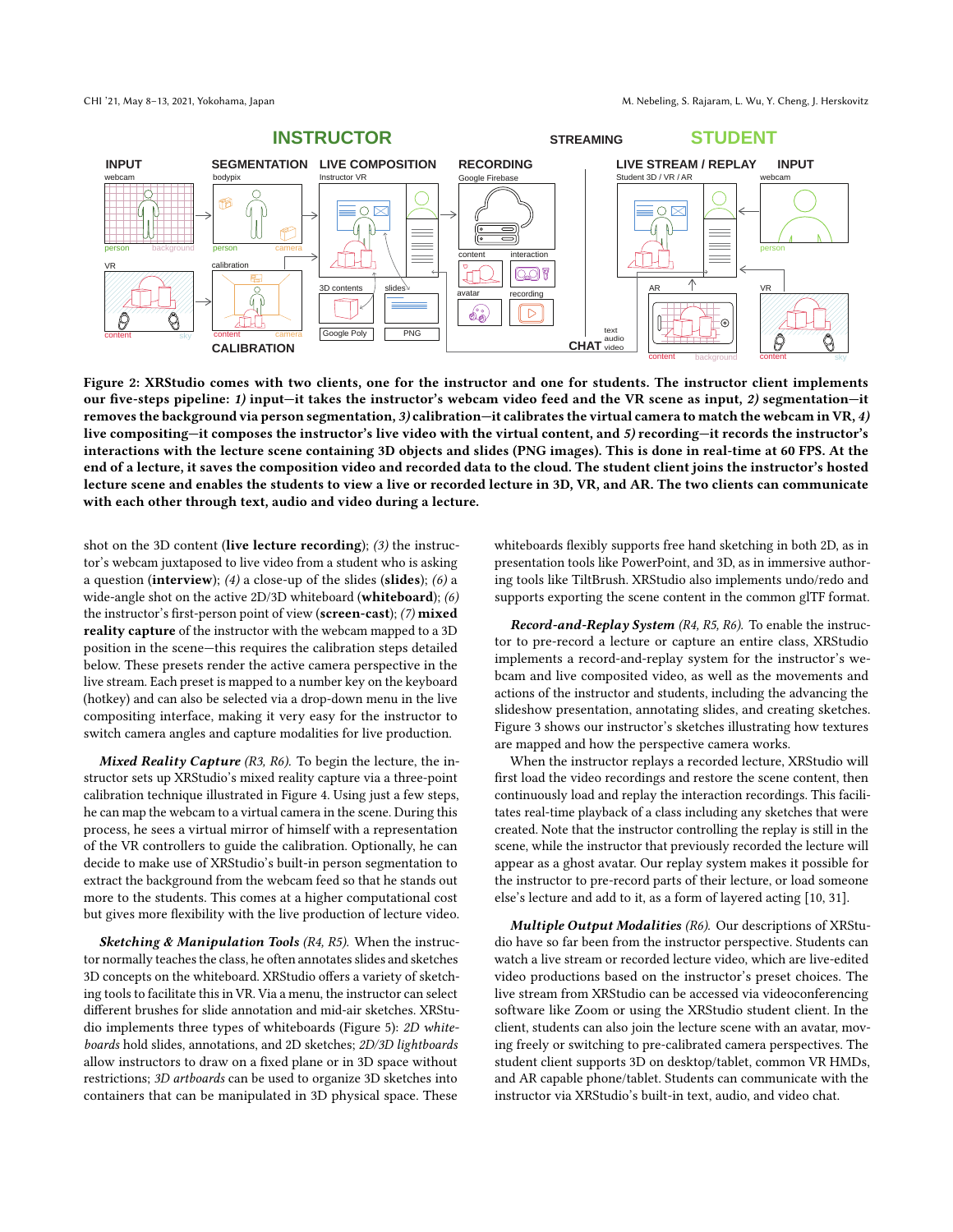<span id="page-6-0"></span>XRStudio: A Virtual Production and Live Streaming System for Immersive Instructional Experiences CHI '21, May 8–13, 2021, Yokohama, Japan



Figure 3: In our XRStudio system walkthrough, the instructor teaches a lesson on 2D vs. 3D design: (a) the class gathers around 3D objects—captured in third person from the perspective of the virtual whiteboard camera;  $(b)$  the instructor sketches out a texture and how it would be mapped to each side of the cube—captured using live compositing of the instructor's webcam and the calibrated virtual camera;  $(c)$  the instructor sketches the view frustum of a perspective camera from a student's point of view—captured from the instructor's first-person point of view; (d) the student observes the perspective rendering and clipping of a virtual cube as the instructor moves it closer—captured in first person from the student's stereoscopic view in VR.

<span id="page-6-1"></span>

Figure 4: XRStudio implements a three-point calibration technique where the instructor first demonstrates to the system the location of the physical camera (cyan), then picks the top-left (yellow) and bottom-right (purple) corners to define the mixed reality capture area. This calibrates the position, rotation, FOV, and aspect ratio of the virtual camera. The instructor can tune each parameter so that VR representations of the controllers map the physical counterparts.

<span id="page-6-2"></span>

Figure 5: XRStudio supports three types of whiteboards for 2D/3D content creation in VR. Left: 2D whiteboards for slides and 2D sketches. Middle: 2D/3D lightboards for 2D/3D sketches in mixed reality capture. Right: 3D artboards are containers for 3D sketches and 3D models.

Additional Cameras for Capture (R1, R3, R6). The system components we have described so far provide the core support for live streaming and record-and-replay of VR lectures. We implemented additional functionality in XRStudio to further demonstrate the potential of our system in more advanced scenarios.

To get instructors started, XRStudio provides a default scene with various camera angles following the instructor or showing close-ups of the whiteboard and 3D objects in the center of the scene (Figure [6a](#page-7-2)–b). For more advanced use cases, XRStudio implements a virtual camera management system, allowing instructors to create, position, and manipulate additional virtual cameras (Figure [6c](#page-7-2)). These cameras can be operated manually or set to automatically follow any 3D object in the scene including specific users. In the future, we could easily imagine pre-defined camera tracks to support captures as professional film studios might perform.

To connect additional cameras, we use a special XRStudio camera client that can be operated just like the student client in 3D, VR, or AR. The camera client supports mapping virtual cameras to physical cameras when paired with a webcam or an AR capable smartphone/tablet (Figure [6d](#page-7-2)). An experienced instructor could operate these cameras by themself, or they could work with a media designer to assist in the production of a live or recorded lecture. Finally, we also implemented a capture technique that streams the instructor's desktop into the 3D scene. This enables screen-cast with narration and allows the instructor to easily integrate any desktop or web application.

While we have tested these advanced features of XRStudio in our research team and also demonstrate them in the video accompanying the paper, we were not able to formally study them due to a combination of factors including COVID-19, which prevented the use of our university's VR equipped classrooms, and the limited access for students to VR and AR equipment.

This concludes our system walkthrough and rounds out the techniques we have available for instructors to make use of XRStudio's live production presets and mixed reality capture for VR lectures.

# 5.3 Implementation

XRStudio is a web application built on top of A-Frame such that only a modern browser with WebRTC support. Webcam access is required for mixed reality capture. The system implements the three-point calibration technique by projecting the webcam's live video feed to the instructor and prompting calibration points in VR, then maps the virtual camera frustum to the webcam. Person segmentation of the instructor is implemented using BodyPix<sup>[2](#page-6-3)</sup>. Real-time synchronization of 3D content and interactions between the instructor and students is based on Networked A-Frame<sup>[3](#page-6-4)</sup>. We implemented custom text, audio, and video chat components in A-Frame using WebRTC. Our record-and-replay system uses Firebase Realtime Database to keep all clients in sync.

More information about XRStudio and the source code are available at [https://mi2lab.com/research/xrstudio.](https://mi2lab.com/research/xrstudio)

<span id="page-6-3"></span><sup>2</sup><https://github.com/tensorflow/tfjs-models/tree/master/body-pix>

<span id="page-6-4"></span><sup>3</sup><https://github.com/networked-aframe>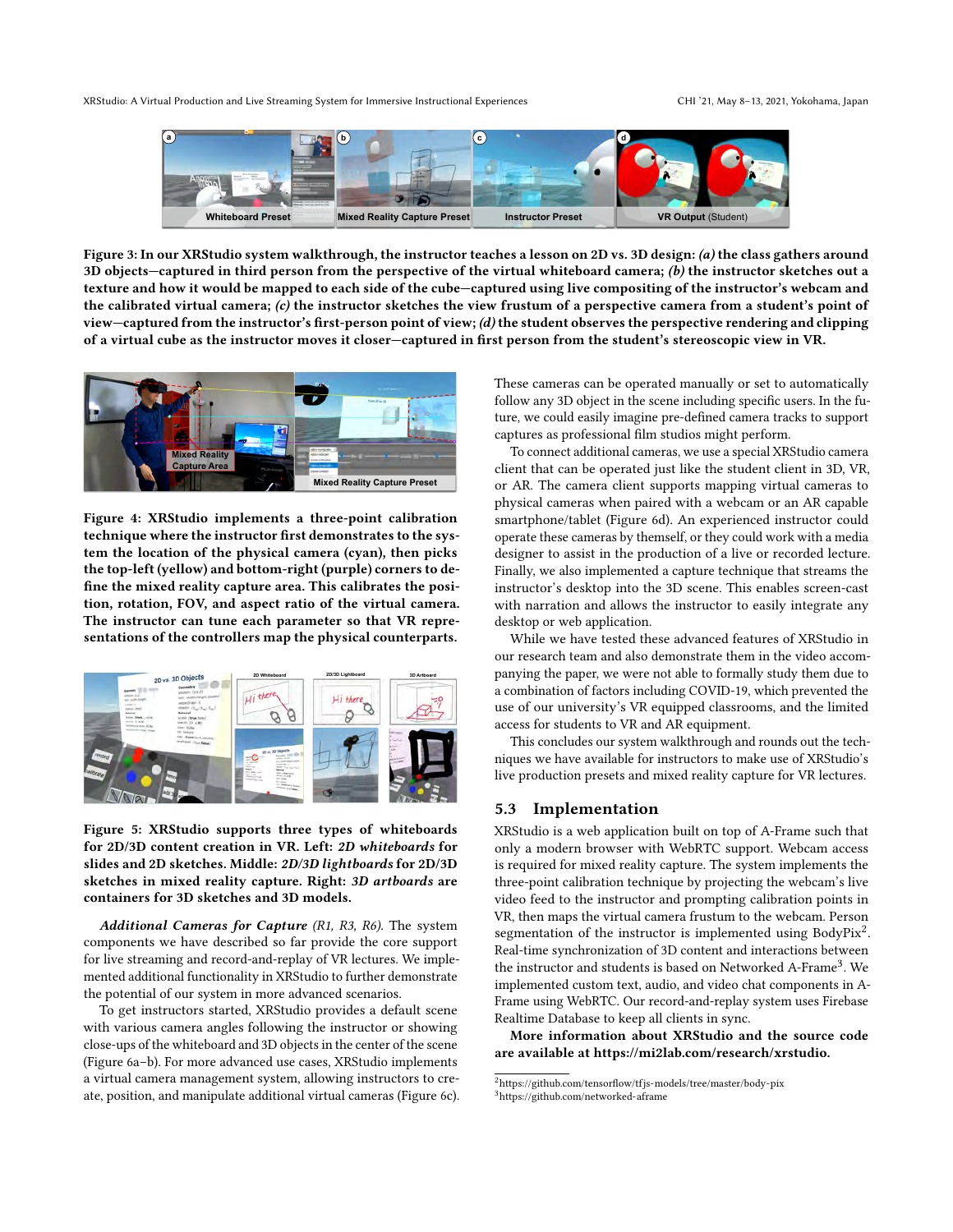<span id="page-7-2"></span>

Figure 6: XRStudio supports multiple cameras in a scene which allows the capture from multiple angles, giving the instructor a lot of flexibility in how to present lecture content:  $a$ ) the default camera for mixed reality capture;  $b$ ) the default camera for whiteboard content; c) an instructor can place additional virtual cameras in VR; d) additional cameras can be added in AR, which may be operated by the instructor or a media designer.

#### <span id="page-7-0"></span>6 WALKTHROUGH DEMONSTRATIONS

In the first part of our summative evaluation, we used XRStudio in workshops with the same five instructors interviewed earlier, conducting walkthrough demonstrations of XRStudio to critique the system from each instructor's perspective. As a common evaluation technique [\[28\]](#page-10-30), we saw more value in conducting walkthrough demonstrations as opposed to usability studies, since we aimed to learn how instructors might use, and in fact wish to adapt, our tools for teaching courses in their own domains, while still gaining feedback on the utility of XRStudio's current features.

We conducted individual sessions with the instructors, presenting them with two lecture videos recorded with an implementation of XRStudio with two presets. The first video showed one member of our research team as the instructor, delivering a lecture in a virtual classroom using 3D sketching tools and virtual slides. The emphasis of this video was on the first-person instructor perspective. The second video showed a third-person recording of the instructor giving the same lecture using mixed reality capture. After each video, we engaged in a brainstorming and critique session, discussing how the instructors would change the classroom environment, content, and interactions in our example and probing into the affordances of mixed reality capture for their domains.

All instructors agreed that XRStudio could be useful for conducting live remote lectures with some customization of the the virtual environment and content, particularly when discussing the firstperson lecture video. Some instructors expressed that they would walk students through the process of developing an immersive scene and have the environment update around them in real-time. There was also significant interest in conducting collaborative activities in XRStudio, with two instructors expressing that their "perfect tool" would allow for performing critiques of student work and reconfiguring the virtual setup directly in VR to mimic physical active learning environments. While all saw potential with this teaching style, some expressed that XR may not be necessary for concepts which do not involve 3D content and could be taught with just a slide deck. Additionally, there were concerns about the first-person perspective for lecturing, as some students had experienced nausea when watching recordings of VR experiences in past courses.

The use of mixed reality capture in the second lecture video sparked new ideas among the instructors beyond mimicking a physical classroom setup. Some expressed that mixed reality capture could be beneficial for live demonstrations that involve 3D sketching, visualizing complex concepts from different perspectives, and promoting spatial understanding, which is often difficult for students. The architecture instructor also felt it would be useful if the

mixed reality capture features could extend to external drawing and modeling tools which support a higher level of detail and precision. Exploring the use of mixed reality capture to convey annotations of physical objects and locations rather than completely virtual environments seemed particularly promising to instructors. The nursing instructor proposed this for demonstrations of medical procedures, expressing that conducting an AR simulation where they are present in a real emergency room would enrich "the simulation in a way that is much more interactive." The instructor in landscape architecture expressed that during the current pandemic, mixed reality capture could be particularly powerful for "communicating existing places" and concepts for people who are unable to visit in person, rather than constructing new virtual sites.

#### <span id="page-7-1"></span>7 END-TO-END LECTURE EXPERIENCE

In the second part of the summative evaluation, we used XRStudio to teach a lecture on 3D design, gathering feedback from three groups of students and the two media designers we had consulted.

#### 7.1 Student Feedback

To gather feedback from students, we ran a remote study to compare three conditions: slides—a slideshow presented over Zoom with laser pointer; instructor PoV—the instructor's first-person VR view using XRStudio; and MR capture—live compositing using XRStudio's presets with an emphasis on mixed reality capture. Students could always see the raw webcam video of the instructor as well.

Procedure. We evaluated the three conditions in a betweensubjects study in three sessions with 4–5 students each. The study began with a short survey about participant demographics and background experience with VR. Then, a live lecture on 3D design of approximately 8–10 minutes was given in each condition (Figure [7,](#page-9-0) left). We started each session with a different condition to minimize order effects. After each lecture, all students filled out a feedback survey where they were also asked to rank the lecture formats according to their preference. At the end of the session, we engaged in a brief discussion asking each student which lecture style they preferred overall and why they chose that style.

We recruited three groups of five Master's students from an introductory course on AR/VR technologies on campus (one noshow;  $N = 14$ , 7 male, 7 female). Participants were between 22 and 32 years old, and had a variety of majors: Information Science (6), HCI/ UX (5), Health Informatics (1), Landscape Architecture and Environmental Informatics (1), and Embedded Systems (1). Although most participants (12) had used a VR device at least once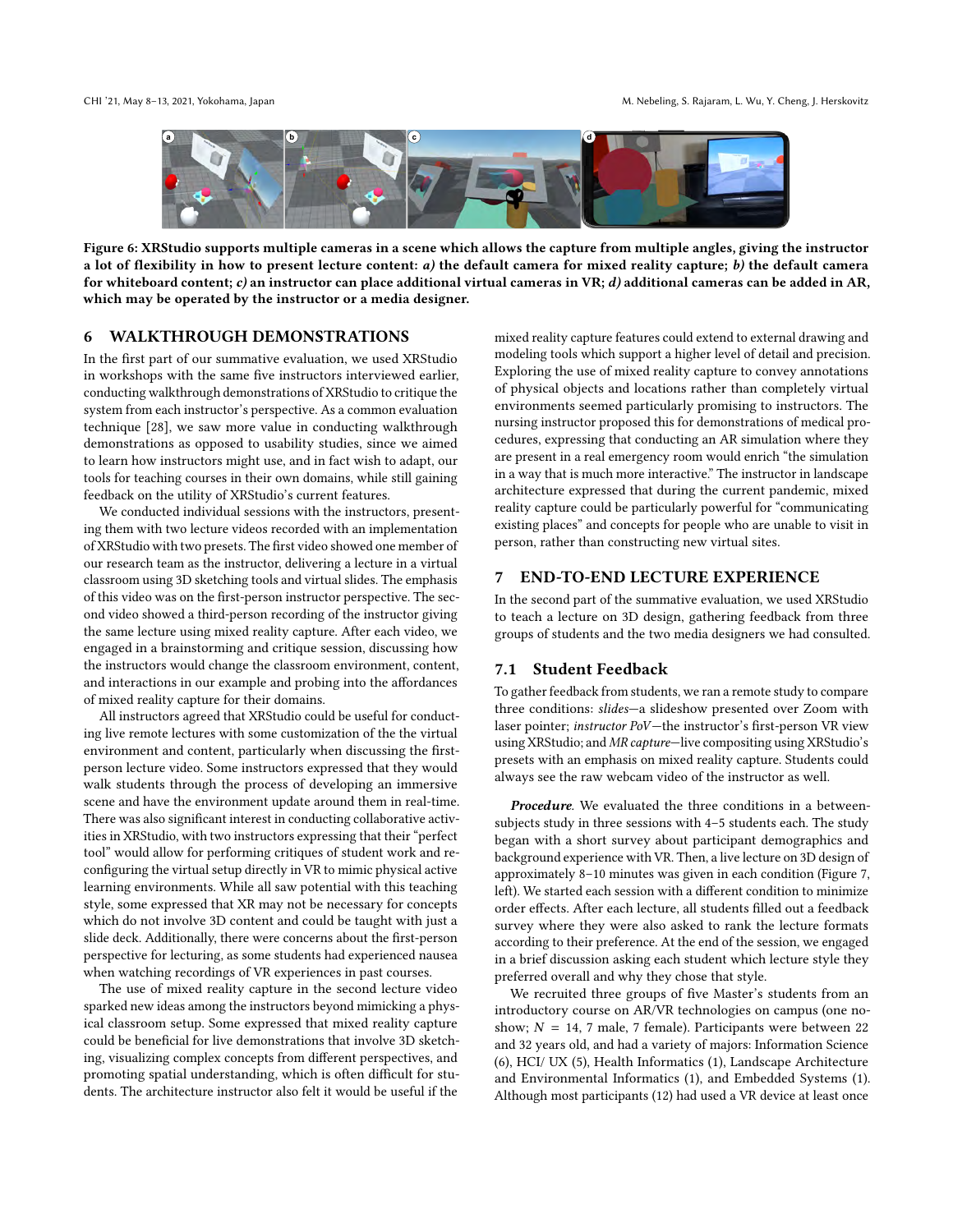before, they overall had relatively little prior experience with VR technology (7 used VR 1-2 times in the past year, 2 used VR about every other month, 2 used VR about once a month, and 1 used VR about once a week).

Results. Overall, participants preferred both XRStudio conditions to the traditional lecture slides, with a slight preference for the MR capture condition over the instructor PoV (Figure [7\)](#page-9-0). We used thematic coding of verbal and written survey responses to identify key findings.

Slides. Participants overwhelmingly rated slides as their least preferred condition. Participants attributed this, in part, to the static and non-interactive nature of delivery. Several participants additionally considered the 2D format of slides quite limiting for the 3D lecture content. One participant noted that trying to understand 3D rotations based on the slides "forces me to allocate thinking resources to trying to decipher how the 2D content translates into a 3D environment, while at the same time having to follow the lecture material."

Two of our 14 participants, however, preferred the slides condition. They agreed that while slides was not as engaging as the immersive conditions, it was nonetheless a "clear" method of conveying information. One participant said "it was easier for me to actually understand and let the information marinate because you were reading off of the slides," whereas in the immersive conditions, "I was so focused on the visuals it was a little distracting and some of the information didn't sink in." Several participants also found the static slide reference more conducive to note-taking.

Instructor PoV. Five of 14 participants preferred the instructor PoV condition. The immersive format using XRStudio was considered more engaging than the slides condition. In the words of one participant, "I felt like I was in the lecture rather than just watching it on Zoom." Participants also saw benefits of this immersive condition in supporting understanding of 3D content, whereas in the traditional slideshow, understanding 2D representations of 3D content required more thought. One additional feature of the instructor PoV condition which participants particularly appreciated was the visibility of 2D slides within the immersive environment. Participants found the slides as a helpful reference that complemented the instructor's interactive delivery of the lecture in 3D.

For many participants, the primary limitation of the instructor PoV condition was that it was uncomfortable and, to some, nauseating to watch. As noted by one participant, "it was a little disturbing that the screen was shaking constantly." One participant found the immersive interface "overwhelming," saying "it is hard for people who are new to [VR] to focus on what the prof is talking about." Several participants additionally disliked the instructor's use of free-hand drawing in 3D, finding the drawings disorganized and difficult to understand. Participants found the 3D drawings difficult to decipher from the background, some suggesting the use of a simpler virtual environment for visibility sake. Participants also suggested the use of pre-authored 3D content, stating that "unless the professor is a skilled artist and had very steady hands, 3D shapes such as cubes or rectangles would come out crooked."

MR Capture. Seven of 14 participants preferred the MR capture condition. MR capture shared many of the immersive instruction advantages with the instructor PoV condition, including greater student engagement and enabling interactions with the 3D content. The primary difference between the instructor PoV and MR capture conditions was the perspective. Participants found the third-person perspective of the MR view helpful as it allowed them to observe exactly how the instructor was interacting with content. One student said, "I liked being able to see [the professor] speak about 3D concepts while creating 3D objects. It allowed me to better understand what he was talking about." Participants also saw the third-person MR view as more stable and "natural" than the first-person VR view in the instructor PoV condition. Multiple participants compared the third-person perspective to watching the lecturer "in a real classroom" as opposed to to just a Zoom window. One said it was "more engaging since I felt like I was learning in a physical, hands-on environment. It fits more with my learning style."

While the instructor primarily used the third-person perspective in MR capture, in this condition, he had access to the full set of XRStudio presets, allowing him to switch the camera angle and capture modality. Participants appreciated that the instructor used the different viewpoints strategically as he was sketching, for example, how 3D transforms work and how textures are mapped to the faces of a cube. While many appreciated seeing this from both the firstand third-person perspective, switching presets was occasionally "distracting" and difficult to follow. As put by one participant, "I was a little confused when the screen changes from the presenter's perspective to another angle ... as the transition was fast." Participants who were new to VR generally had a harder time following the instructor, especially when switching perspectives, and attributed part of the confusion to a lack of experience with navigating virtual environments. A more consistent perspective could potentially help students focus on the content. According to one participant, with the instructor PoV, "for some students who don't have a VR headset, now they can have a really straightforward experience of using it, even through an instructor's eyes." Another minor concern voiced by several participants was that the presentation slides were not as visible as in the instructor PoV and slides conditions.

# 7.2 Media Designer Feedback

To elicit feedback from a media design perspective, we conducted a follow-up interview with the two professional media designers from our initial needfinding interviews. We sought their opinions comparing the same three lecture formats as above, slides, instructor PoV, and MR capture, discussing differences in affordances and production quality of lecture recordings from each condition.

Overall, the media designers preferred the MR capture recording, as it provided the most dynamic viewing experience without overwhelming the audience. They noted that the instructor was able to engage more directly with the lesson content, as opposed to the slides condition with a picture-in-picture view, where the instructor seemed more distanced from the content. Both media designers agreed that XRStudio's flexible camera configurations, particularly perspective switches, must be used carefully. Considering whether the utility of different viewpoints would generalize to other content, they emphasized the need to determine which lecture styles and perspectives are most effective on a case-by-case basis, by evaluating which of XRStudio's output modalities would best support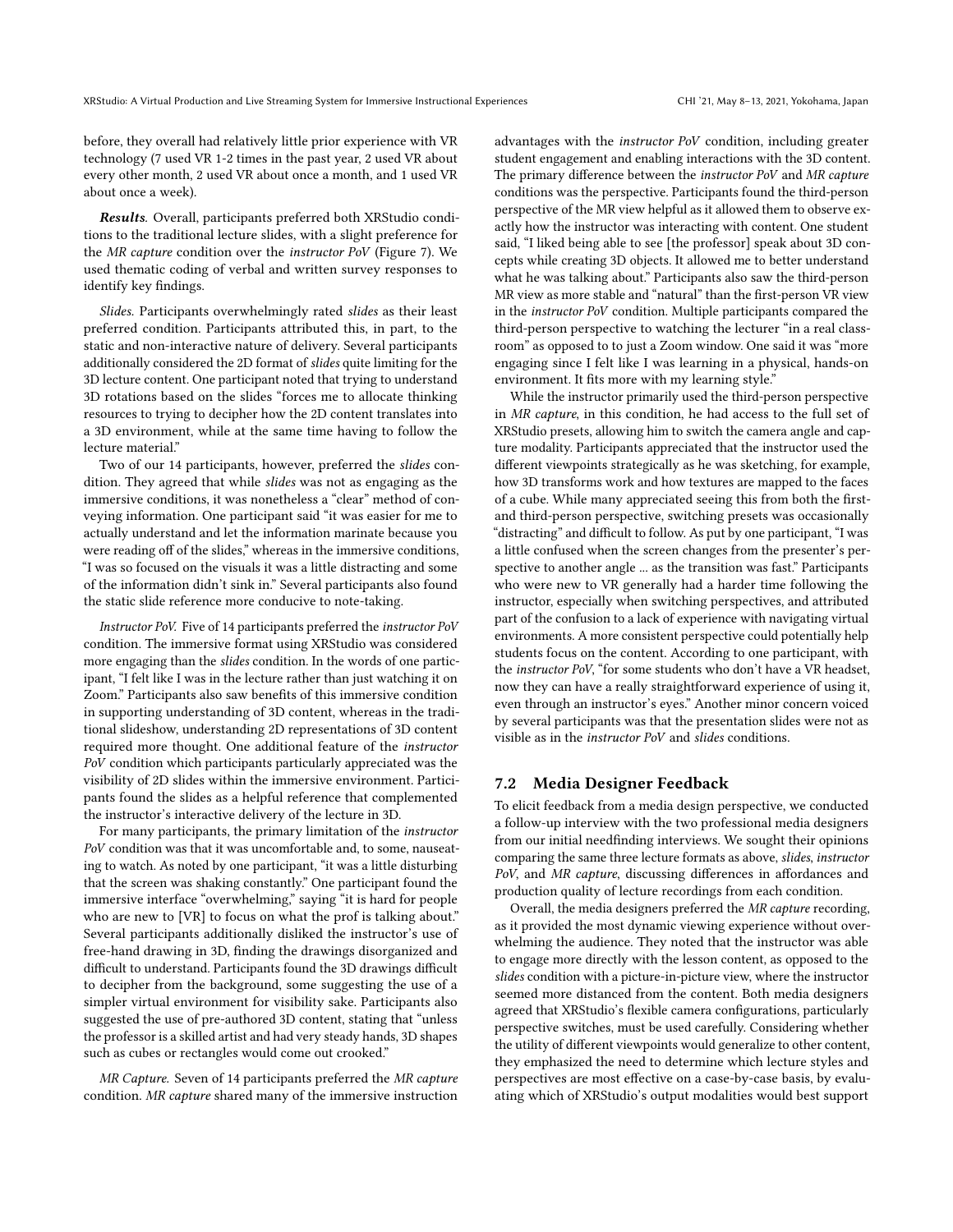<span id="page-9-0"></span>

Figure 7: Left: The three conditions in our lecture evaluation study: 1) slides, 2) instructor PoV, and 3) MR capture. Right: Overall ranking of participant preferences. Note that the order of conditions was randomized and counter-balanced.

different types of lecture content. While they thought it feasible for instructors to use XRStudio independently without the need for a media team, they still recommended stylistic changes to improve the viewing experience for learners and provide instructors with consistent previews of the presets to help them make decisions around lecture styles and perspectives in VR.

# 8 DISCUSSION

In this section, we review the findings from our studies around XRStudio and discuss the limitations.

Good Lecture Topics. As hypothesized by us and instructors, we observed benefits of using XRStudio to teach 3D spatial concepts, so the instructor PoV and MR capture conditions were likely to be preferred. The "wow factor" with XR technology, as expressed in interviews, can further bias the results, so this promise may not hold for every topic. We suppose that complex concepts that can be expressed spatially and sequentially will benefit the most from XRStudio's mixed reality capture and record-and-replay system. As also argued by instructors, there is added value in using XRStudio for "communicating existing places," which can also be represented virtually and filled in using mixed reality capture when access is limited. XRStudio's presets give a lot of flexibility. An instructor can give a lecture mostly based on slides and switch to VR as necessary. The main benefit of using XRStudio is that its mixed reality capture modality makes it possible for students to perceive the VR experience via video, preserving the spatial relationship to the instructor, without having access to an HMD.

Instructor Effort. We characterize the effort required of instructors to make use of XRStudio as relatively minor, but there is still considerable technology involved. For our 2D vs. 3D lecture, we used the default scene and camera settings, and just imported slides. The main challenge was going through the three-point calibration, which simplifies the setup significantly, but still requires practice. Instructors experienced with XR technology may quickly reach the ceiling and look for additional features in XRStudio. Our interviewees appreciated that XRStudio can load common 3D file formats and any A-Frame scene as a starting point. This supports re-use and more complex lecture content. For example, the film instructor had pre-scripted animations in A-Frame, while the architecture and nursing instructors wanted to teach in custom environments, both of which are easily supported by XRStudio. Importing lecture content also reduces the need for sketching. It is possible to annotate slides or sketch around 3D objects in the virtual world or physical objects in the real world via mixed reality capture. Our architecture instructor who is used to working with high-poly models and high-precision modeling tools argued that our sketch annotation

in XRStudio could be sufficient. He could always import higher quality assets from domain-specific tools if necessary.

Best Practices. While our three groups of stakeholders largely appreciated the dynamic use of presets (e.g., switching between first-person instructor PoV and third-person MR capture), some students argued they could not anticipate transitions, and therefore found the lecture difficult to follow, especially when preset transitions occurred too frequently. We therefore recommend that instructors consider the cognitive load associated with adjusting to new presets for viewers and prepare them for the transition. As the student feedback also suggests, preset transitions are most effective when used in a targeted manner. More experience teaching with XRStudio will allow an instructor to develop an intuition for when to use which preset and how to initiate transitions. It was promising to learn from media designers that just seeing our XRStudio recordings allowed them to recommend presets and transitions, which could further assist instructors in preparing the lecture material and making the best possible use of a system like XRStudio.

Additional Studies. Due to the COVID-19 pandemic, we were limited to conducting remote studies, and as such, could not test the XRStudio system with different instructors or with students directly joining the lecture in VR. To mitigate the first issue, we involved instructors in both the formative and summative evaluation stages through interviews and walkthrough demonstrations via Zoom. A study with students in VR is planned for the future when access to on-campus VR equipment is again possible. Our studies support the claims around mixed reality capture. The fact that XRStudio is available enables future studies exploring the usability and utility of systems like it in a variety of both virtual and real classroom environments with both instructors and students in VR.

# 9 CONCLUSION

We presented XRStudio, our system-driven exploration into how immersive content could be live streamed and benefit from virtual production techniques in filmmaking when adapted to the educational domain. We contribute insights on the potential of using mixed reality capture from evaluations with three key stakeholders: media designers, instructors, and students. We are excited about the potential these stakeholders commonly saw with XRStudio to positively impact teaching and learning given the new flexibility due to its mixed reality capture and record-and-replay system.

#### ACKNOWLEDGEMENTS

We thank U-M's XR Initiative and the Center for Academic Innovation for supporting this research.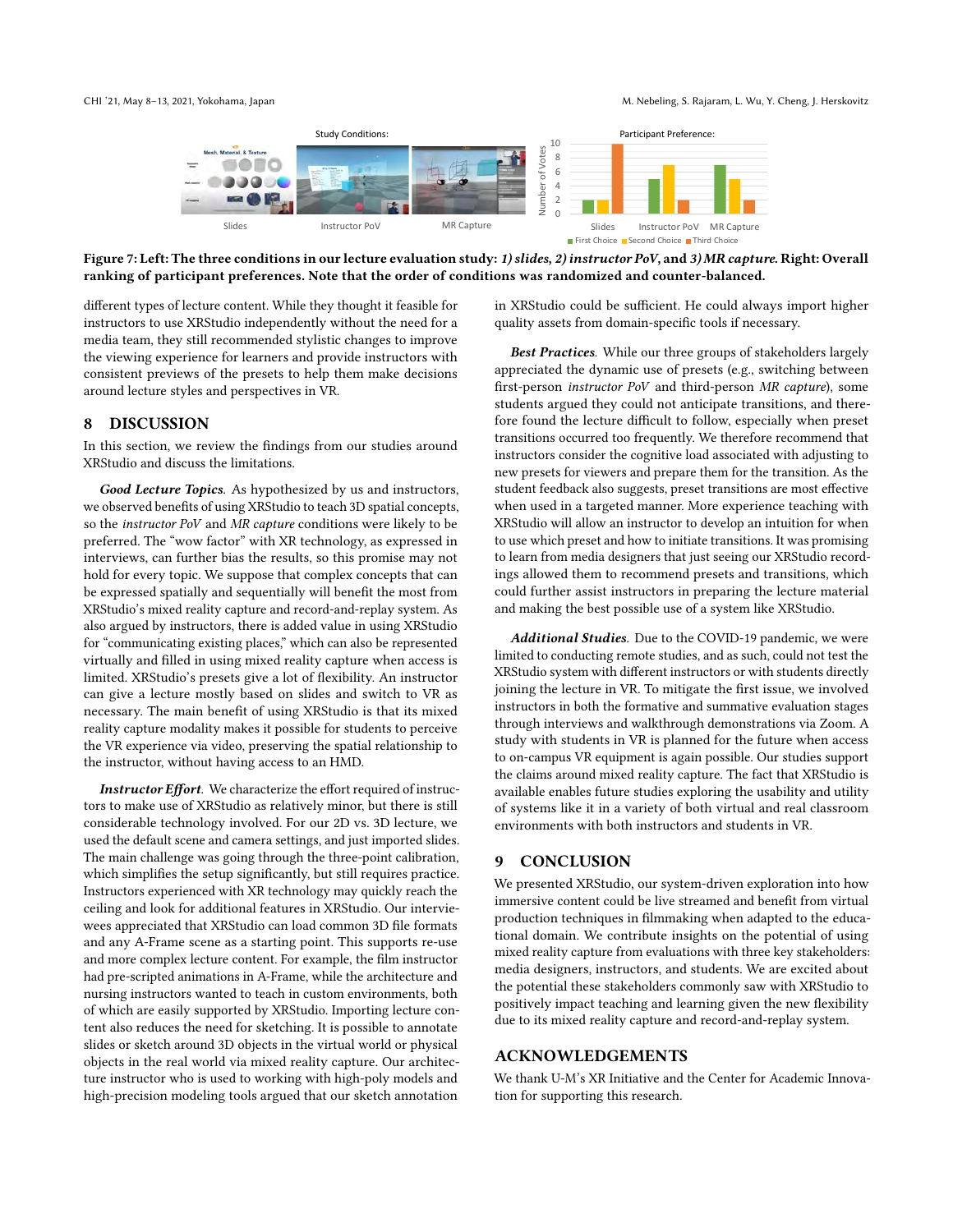XRStudio: A Virtual Production and Live Streaming System for Immersive Instructional Experiences CHI '21, May 8–13, 2021, Yokohama, Japan

## REFERENCES

- <span id="page-10-2"></span>[1] Narges Ashtari, Andrea Bunt, Joanna McGrenere, Michael Nebeling, and Parmit K. Chilana. 2020. Creating Augmented and Virtual Reality Applications: Current Practices, Challenges, and Opportunities. In CHI '20: CHI Conference on Human Factors in Computing Systems, Honolulu, HI, USA, April 25-30, 2020, Regina Bernhaupt, Florian 'Floyd' Mueller, David Verweij, Josh Andres, Joanna McGrenere, Andy Cockburn, Ignacio Avellino, Alix Goguey, Pernille Bjøn, Shengdong Zhao, Briane Paul Samson, and Rafal Kocielnik (Eds.). ACM, New York, NY, USA, 1–13. <https://doi.org/10.1145/3313831.3376722>
- <span id="page-10-6"></span>[2] Jeremy N Bailenson, Nick Yee, Jim Blascovich, Andrew C Beall, Nicole Lundblad, and Michael Jin. 2008. The use of immersive virtual reality in the learning sciences: Digital transformations of teachers, students, and social context. The Journal of the Learning Sciences 17, 1 (2008), 102–141.
- <span id="page-10-7"></span>[3] Catherine Ball and Kyle Johnsen. 2016. An accessible platform for everyday educational virtual reality. In 2nd IEEE Workshop on Everyday Virtual Reality, WEVR@VR 2016, Greenville, SC, USA, March 20, 2016. IEEE Computer Society, New York, NY, USA, 26–31.<https://doi.org/10.1109/WEVR.2016.7859540>
- <span id="page-10-19"></span>[4] Liwei Chan and Kouta Minamizawa. 2017. FrontFace: facilitating communication between HMD users and outsiders using front-facing-screen HMDs. In Proceedings of the 19th International Conference on Human-Computer Interaction with Mobile Devices and Services, MobileHCI 2017, Vienna, Austria, September 4-7, 2017, Matt Jones, Manfred Tscheligi, Yvonne Rogers, and Roderick Murray-Smith (Eds.). ACM, New York, NY, USA, 22:1–22:5.<https://doi.org/10.1145/3098279.3098548>
- <span id="page-10-25"></span>[5] Chih-Ming Chen and Chung-Hsin Wu. 2015. Effects of different video lecture types on sustained attention, emotion, cognitive load, and learning performance. Computers & Education 80 (2015), 108–121.
- <span id="page-10-20"></span>[6] Jiawen Chen, Shahram Izadi, and Andrew W. Fitzgibbon. 2012. KinÊtre: animating the world with the human body. In The 25th Annual ACM Symposium on User Interface Software and Technology, UIST '12, Cambridge, MA, USA, October 7-10, 2012, Rob Miller, Hrvoje Benko, and Celine Latulipe (Eds.). ACM, New York, NY, USA, 435–444.<https://doi.org/10.1145/2380116.2380171>
- <span id="page-10-12"></span>[7] Alan Cheng, Lei Yang, and Erik Andersen. 2017. Teaching Language and Culture with a Virtual Reality Game. In Proceedings of the 2017 CHI Conference on Human Factors in Computing Systems, Denver, CO, USA, May 06-11, 2017, Gloria Mark, Susan R. Fussell, Cliff Lampe, m. c. schraefel, Juan Pablo Hourcade, Caroline Appert, and Daniel Wigdor (Eds.). ACM, New York, NY, USA, 541–549. [https:](https://doi.org/10.1145/3025453.3025857) [//doi.org/10.1145/3025453.3025857](https://doi.org/10.1145/3025453.3025857)
- <span id="page-10-23"></span>[8] Kevin Chow, Caitlin Coyiuto, Cuong Nguyen, and Dongwook Yoon. 2019. Challenges and Design Considerations for Multimodal Asynchronous Collaboration in VR. Proc. ACM Hum. Comput. Interact. 3, CSCW (2019), 40:1–40:24. <https://doi.org/10.1145/3359142>
- <span id="page-10-26"></span>[9] Charles Crook and Louise Schofield. 2017. The video lecture. The Internet and Higher Education 34 (2017), 56–64.
- <span id="page-10-29"></span>[10] Mira Dontcheva, Gary D. Yngve, and Zoran Popovic. 2003. Layered acting for character animation. ACM Trans. Graph. 22, 3 (2003), 409–416. [https://doi.org/](https://doi.org/10.1145/882262.882285) [10.1145/882262.882285](https://doi.org/10.1145/882262.882285)
- <span id="page-10-16"></span>[11] Thierry Duval and Cédric Fleury. 2009. An asymmetric 2D Pointer/3D Ray for 3D interaction within collaborative virtual environments. In Proceeding of the 14th International Conference on 3D Web Technology, Web3D 2009, Darmstadt, Germany, June 16-17, 2009, Stephen N. Spencer, Dieter W. Fellner, Johannes Behr, and Krzysztof Walczak (Eds.). ACM, New York, NY, USA, 33–41. [https:](https://doi.org/10.1145/1559764.1559769) [//doi.org/10.1145/1559764.1559769](https://doi.org/10.1145/1559764.1559769)
- <span id="page-10-8"></span>[12] Daniel Fällman, Anders Backman, and Kenneth Holmlund. 1999. VR in education: An introduction to multisensory constructivist learning environments. In Conference on University Pedagogy, Umea University, Umea, Sweden, February 18-19, 1999. Umea University, Umea, Sweden, 10.
- <span id="page-10-22"></span>[13] Dustin E. R. Freeman, Stephanie Santosa, Fanny Chevalier, Ravin Balakrishnan, and Karan Singh. 2014. LACES: live authoring through compositing and editing of streaming video. In CHI Conference on Human Factors in Computing Systems, CHI'14, Toronto, ON, Canada - April 26 - May 01, 2014, Matt Jones, Philippe A. Palanque, Albrecht Schmidt, and Tovi Grossman (Eds.). ACM, New York, NY, USA, 1207–1216.<https://doi.org/10.1145/2556288.2557304>
- <span id="page-10-4"></span>[14] Jan Gugenheimer, Evgeny Stemasov, Julian Frommel, and Enrico Rukzio. 2017. ShareVR: Enabling Co-Located Experiences for Virtual Reality between HMD and Non-HMD Users. In Proceedings of the 2017 CHI Conference on Human Factors in Computing Systems, Denver, CO, USA, May 06-11, 2017, Gloria Mark, Susan R. Fussell, Cliff Lampe, m. c. schraefel, Juan Pablo Hourcade, Caroline Appert, and Daniel Wigdor (Eds.). ACM, New York, NY, USA, 4021–4033. [https://doi.org/10.](https://doi.org/10.1145/3025453.3025683) [1145/3025453.3025683](https://doi.org/10.1145/3025453.3025683)
- <span id="page-10-15"></span>[15] Jan Gugenheimer, Evgeny Stemasov, Harpreet Sareen, and Enrico Rukzio. 2018. FaceDisplay: Towards Asymmetric Multi-User Interaction for Nomadic Virtual Reality. In Proceedings of the 2018 CHI Conference on Human Factors in Computing Systems, CHI 2018, Montreal, QC, Canada, April 21-26, 2018, Regan L. Mandryk, Mark Hancock, Mark Perry, and Anna L. Cox (Eds.). ACM, New York, NY, USA, 54.<https://doi.org/10.1145/3173574.3173628>
- <span id="page-10-27"></span>[16] Philip J. Guo, Juho Kim, and Rob Rubin. 2014. How video production affects student engagement: an empirical study of MOOC videos. In First (2014) ACM

Conference on Learning @ Scale, L@S 2014, Atlanta, GA, USA, March 4-5, 2014, Mehran Sahami, Armando Fox, Marti A. Hearst, and Michelene T. H. Chi (Eds.). ACM, New York, NY, USA, 41–50.<https://doi.org/10.1145/2556325.2566239>

- <span id="page-10-28"></span>[17] Anna Hansch, Lisa Hillers, Katherine McConachie, Christopher Newman, Thomas Schildhauer, and J. Philipp Schmidt. 2015. Video and online learning: Critical reflections and findings from the field. HIIG Discussion Paper Series 2 (2015), 1–34.
- <span id="page-10-9"></span>[18] John Hedberg and Shirley Alexander. 1994. Virtual Reality in Education: Defining Researchable Issues.<br>tional 31, 4 (1994), 214-220. https:// https://doi.org/10.1080/0952398940310402 arXiv[:https://doi.org/10.1080/0952398940310402](https://arxiv.org/abs/https://doi.org/10.1080/0952398940310402)
- <span id="page-10-21"></span>[19] Robert Held, Ankit Gupta, Brian Curless, and Maneesh Agrawala. 2012. 3D puppetry: a kinect-based interface for 3D animation. In The 25th Annual ACM Symposium on User Interface Software and Technology, UIST '12, Cambridge, MA, USA, October 7-10, 2012, Rob Miller, Hrvoje Benko, and Celine Latulipe (Eds.). ACM, New York, NY, USA, 423–434.<https://doi.org/10.1145/2380116.2380170>
- <span id="page-10-10"></span>[20] Sandra Helsel. 1992. Virtual Reality and Education. Educational Technology 32, 5 (1992), 38–42.<http://www.jstor.org/stable/44425644>
- <span id="page-10-17"></span>[21] Roland Holm, Erwin Stauder, Roland R. Wagner, Markus Priglinger, and Jens Volkert. 2002. A Combined Immersive and Desktop Authoring Tool for Virtual Environments. In IEEE Virtual Reality Conference 2002, VR '02, Orlando, Florida, USA, March 24-28, 2002, Proceedings. IEEE Computer Society, New York, NY, USA, 93–100.<https://doi.org/10.1109/VR.2002.996511>
- <span id="page-10-18"></span>[22] Akira Ishii, Masaya Tsuruta, Ippei Suzuki, Shuta Nakamae, Tatsuya Minagawa, Junichi Suzuki, and Yoichi Ochiai. 2017. ReverseCAVE: providing reverse perspectives for sharing VR experience. In Special Interest Group on Computer Graphics and Interactive Techniques Conference, SIGGRAPH '17, Los Angeles, CA, USA, July 30 - August 03, 2017, Posters Proceedings. ACM, New York, NY, USA, 28:1–28:2. <https://doi.org/10.1145/3102163.3102208>
- <span id="page-10-13"></span>[23] G. Michael Lemole Jr., P. Pat Banerjee, Cristian Luciano, Sergey Neckrysh, and Fady T. Charbel. 2007. Virtual Reality in Neurosurgical Education: Part-task Ventriculostomy Simulation with Dynamic Visual and Haptic Feedback. Neurosurgery 61, 1 (07 2007), 142–149. [https://doi.org/10.1227/01.](https://doi.org/10.1227/01.neu.0000279734.22931.21) [neu.0000279734.22931.21](https://doi.org/10.1227/01.neu.0000279734.22931.21) arXiv[:https://academic.oup.com/neurosurgery/article](https://arxiv.org/abs/https://academic.oup.com/neurosurgery/article-pdf/61/1/142/24538719/00006123-200707000-00016.pdf)[pdf/61/1/142/24538719/00006123-200707000-00016.pdf](https://arxiv.org/abs/https://academic.oup.com/neurosurgery/article-pdf/61/1/142/24538719/00006123-200707000-00016.pdf)
- <span id="page-10-14"></span>[24] Hannes Kaufmann, Dieter Schmalstieg, and Michael G. Wagner. 2000. Construct3D: A Virtual Reality Application for Mathematics and Geometry Education. Educ. Inf. Technol. 5, 4 (2000), 263–276. [https://doi.org/10.1023/A%](https://doi.org/10.1023/A%3A1012049406877) [3A1012049406877](https://doi.org/10.1023/A%3A1012049406877)
- <span id="page-10-0"></span>[25] Balasaravanan Thoravi Kumaravel, Fraser Anderson, George W. Fitzmaurice, Bjoern Hartmann, and Tovi Grossman. 2019. Loki: Facilitating Remote Instruction of Physical Tasks Using Bi-Directional Mixed-Reality Telepresence. In Proceedings of the 32nd Annual ACM Symposium on User Interface Software and Technology, UIST 2019, New Orleans, LA, USA, October 20-23, 2019, François Guimbretière, Michael Bernstein, and Katharina Reinecke (Eds.). ACM, New York, NY, USA, 161–174.<https://doi.org/10.1145/3332165.3347872>
- <span id="page-10-1"></span>[26] Balasaravanan Thoravi Kumaravel, Cuong Nguyen, Stephen DiVerdi, and Björn Hartmann. 2019. TutoriVR: A Video-Based Tutorial System for Design Applications in Virtual Reality. In Proceedings of the 2019 CHI Conference on Human Factors in Computing Systems, CHI 2019, Glasgow, Scotland, UK, May 04-09, 2019, Stephen A. Brewster, Geraldine Fitzpatrick, Anna L. Cox, and Vassilis Kostakos (Eds.). ACM, New York, NY, USA, 284.<https://doi.org/10.1145/3290605.3300514>
- <span id="page-10-24"></span>[27] Balasaravanan Thoravi Kumaravel, Cuong Nguyen, Stephen DiVerdi, and Bjoern Hartmann. 2020. TransceiVR: Bridging Asymmetrical Communication Between VR Users and External Collaborators. In UIST '20: The 33rd Annual ACM Symposium on User Interface Software and Technology, Virtual Event, USA, October 20-23, 2020, Shamsi T. Iqbal, Karon E. MacLean, Fanny Chevalier, and Stefanie Mueller (Eds.). ACM, New York, NY, USA, 182–195. [https://doi.org/10.1145/](https://doi.org/10.1145/3379337.3415827) [3379337.3415827](https://doi.org/10.1145/3379337.3415827)
- <span id="page-10-30"></span>[28] David Ledo, Steven Houben, Jo Vermeulen, Nicolai Marquardt, Lora Oehlberg, and Saul Greenberg. 2018. Evaluation Strategies for HCI Toolkit Research. In Proceedings of the 2018 CHI Conference on Human Factors in Computing Systems, CHI 2018, Montreal, QC, Canada, April 21-26, 2018, Regan L. Mandryk, Mark Hancock, Mark Perry, and Anna L. Cox (Eds.). ACM, New York, NY, USA, 36. <https://doi.org/10.1145/3173574.3173610>
- <span id="page-10-5"></span>[29] Stefan Marks, David White, and Manpreet Singh. 2017. Getting up Your Nose: A Virtual Reality Education Tool for Nasal Cavity Anatomy. In SIGGRAPH Asia 2017 Symposium on Education (Bangkok, Thailand) (SA '17). ACM, New York, NY, USA, Article 1, 7 pages.<https://doi.org/10.1145/3134368.3139218>
- <span id="page-10-11"></span>[30] Zahira Merchant, Ernest T. Goetz, Lauren Cifuentes, Wendy Keeney-Kennicutt, and Trina J. Davis. 2014. Effectiveness of virtual reality-based instruction on students' learning outcomes in K-12 and higher education: A meta-analysis. Comput. Educ. 70 (2014), 29–40.<https://doi.org/10.1016/j.compedu.2013.07.033>
- <span id="page-10-3"></span>[31] Michael Nebeling, Katy Lewis, Yu-Cheng Chang, Lihan Zhu, Michelle Chung, Piaoyang Wang, and Janet Nebeling. 2020. XRDirector: A Role-Based Collaborative Immersive Authoring System. In CHI '20: CHI Conference on Human Factors in Computing Systems, Honolulu, HI, USA, April 25-30, 2020, Regina Bernhaupt, Florian 'Floyd' Mueller, David Verweij, Josh Andres, Joanna McGrenere, Andy